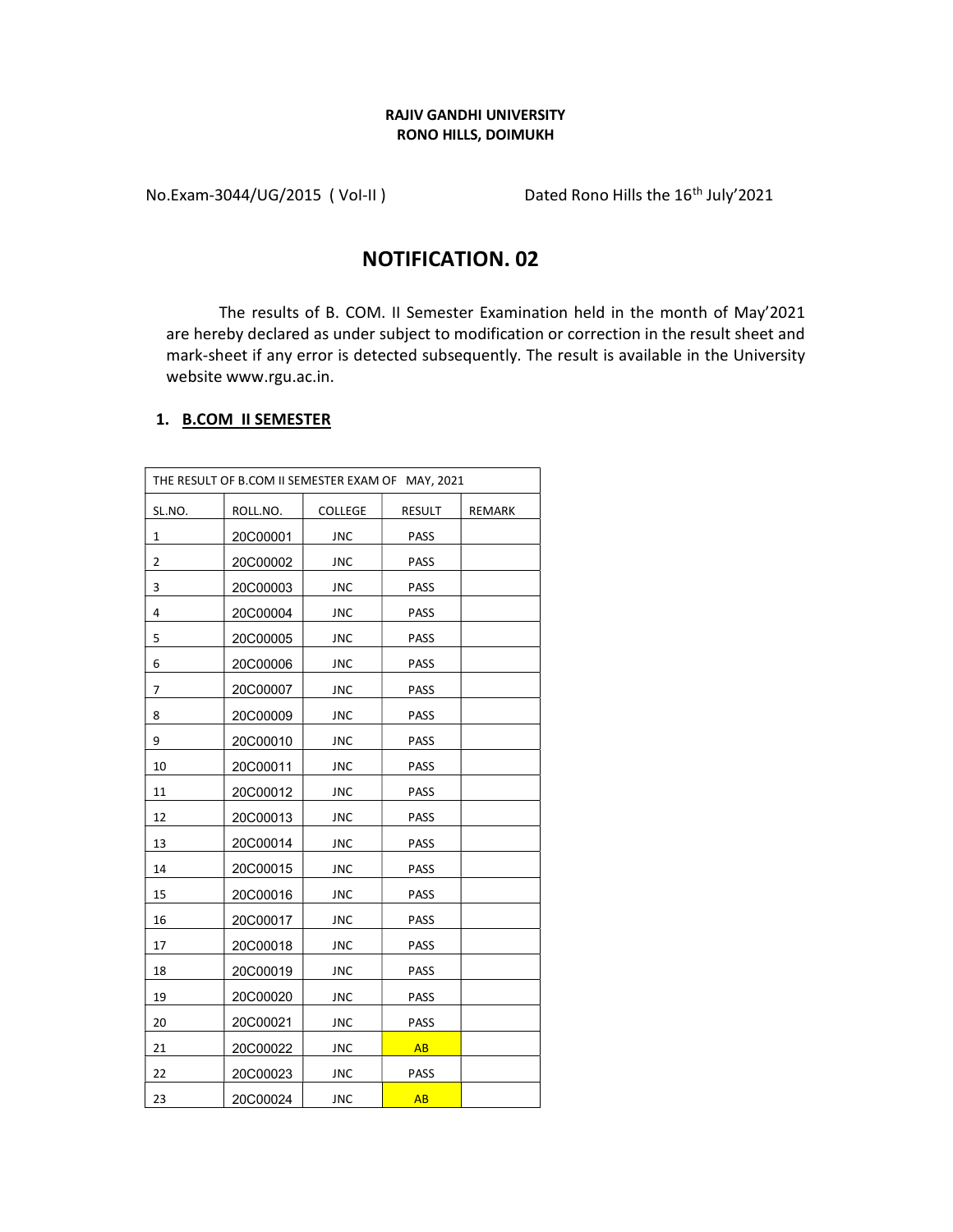| 24 | 20C00026 | JNC        | PASS        |  |
|----|----------|------------|-------------|--|
| 25 | 20C00027 | JNC        | <b>PASS</b> |  |
| 26 | 20C00028 | JNC        | PASS        |  |
| 27 | 20C00029 | JNC        | PASS        |  |
| 28 | 20C00030 | JNC        | PASS        |  |
| 29 | 20C00031 | JNC        | PASS        |  |
| 30 | 20C00032 | JNC        | <b>PASS</b> |  |
| 31 | 20C00033 | JNC        | PASS        |  |
| 32 | 20C00034 | JNC        | PASS        |  |
| 33 | 20C00035 | JNC        | <b>PASS</b> |  |
| 34 | 20C00036 | JNC        | PASS        |  |
| 35 | 20C00037 | JNC        | PASS        |  |
| 36 | 20C00038 | JNC        | <b>PASS</b> |  |
| 37 | 20C00039 | JNC        | <b>PASS</b> |  |
| 38 | 20C00040 | JNC        | PASS        |  |
| 39 | 20C00041 | JNC        | PASS        |  |
| 40 | 20C00042 | JNC        | PASS        |  |
| 41 | 20C00043 | JNC        | PASS        |  |
| 42 | 20C00044 | JNC        | PASS        |  |
| 43 | 20C00045 | JNC        | PASS        |  |
| 44 | 20C00046 | JNC        | PASS        |  |
| 45 | 20C00047 | JNC        | PASS        |  |
| 46 | 20C00048 | JNC        | PASS        |  |
| 47 | 20C00049 | <b>JNC</b> | PASS        |  |
| 48 | 20C00050 | <b>JNC</b> | PASS        |  |
| 49 | 20C00051 | JNC        | PASS        |  |
| 50 | 20C00052 | JNC        | PASS        |  |
| 51 | 20C00053 | <b>JNC</b> | PASS        |  |
| 52 | 20C00054 | <b>JNC</b> | PASS        |  |
| 53 | 20C00055 | <b>JNC</b> | PASS        |  |
| 54 | 20C00056 | JNC        | PASS        |  |
| 55 | 20C00057 | JNC        | PASS        |  |
| 56 | 20C00058 | <b>JNC</b> | PASS        |  |
| 57 | 20C00059 | JNC        | PASS        |  |
| 58 | 20C00060 | JNC        | PASS        |  |
| 59 | 20C00061 | JNC        | PASS        |  |
| 60 | 20C00062 | <b>JNC</b> | PASS        |  |
| 61 | 20C00064 | JNC        | PASS        |  |
| 62 | 20C00065 | <b>JNC</b> | PASS        |  |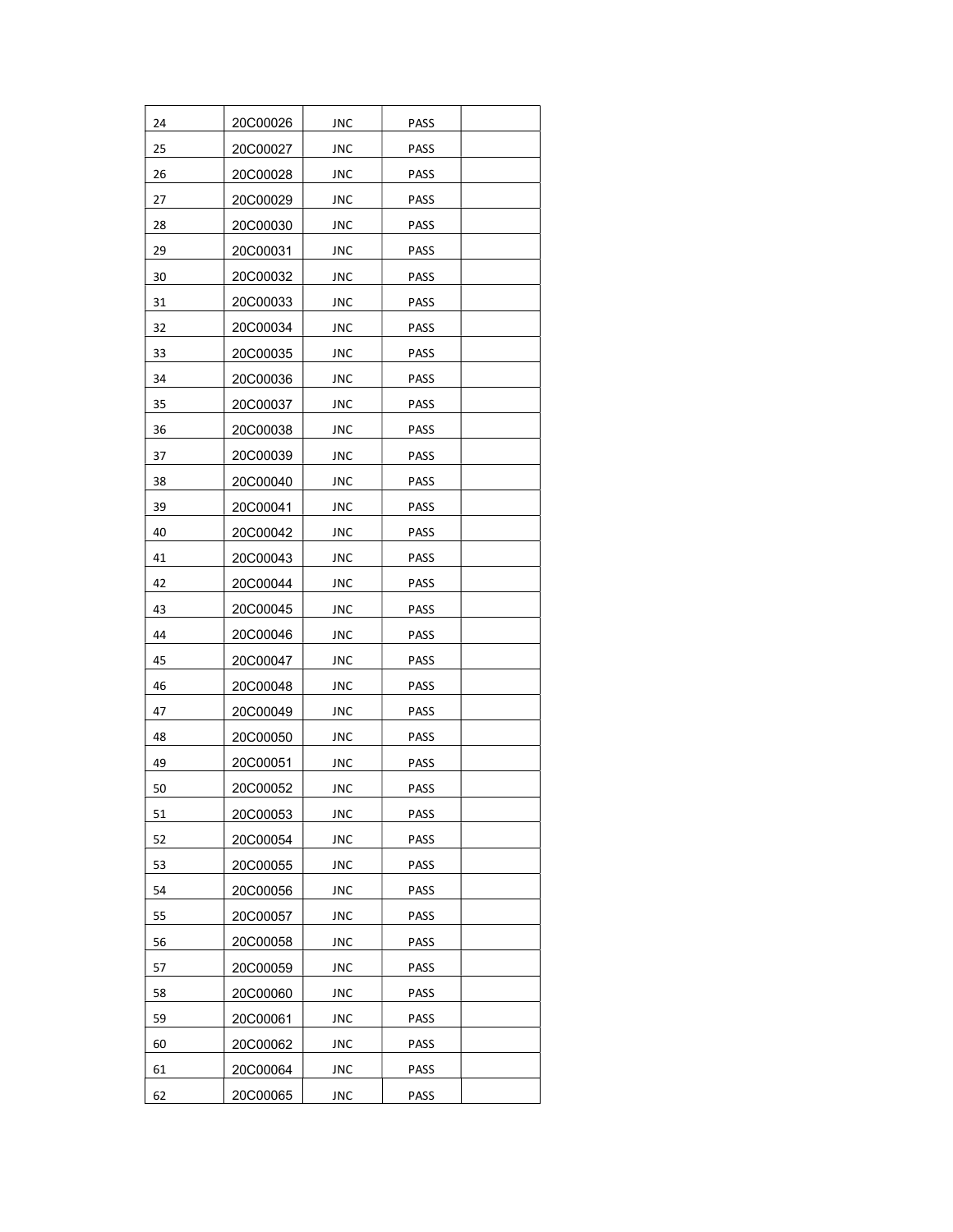| 63  | 20C00066 | JNC        | PASS        |  |
|-----|----------|------------|-------------|--|
| 64  | 20C00067 | JNC        | <b>PASS</b> |  |
| 65  | 20C00068 | JNC        | PASS        |  |
| 66  | 20C00069 | JNC        | <b>PASS</b> |  |
| 67  | 20C00070 | JNC        | <b>PASS</b> |  |
| 68  | 20C00071 | JNC        | PASS        |  |
| 69  | 20C00072 | JNC        | <b>PASS</b> |  |
| 70  | 20C00073 | JNC        | PASS        |  |
| 71  | 20C00074 | JNC        | PASS        |  |
| 72  | 20C00075 | JNC        | PASS        |  |
| 73  | 20C00076 | JNC        | PASS        |  |
| 74  | 20C00077 | JNC        | PASS        |  |
| 75  | 20C00078 | JNC        | <b>PASS</b> |  |
| 76  | 20C00079 | JNC        | PASS        |  |
| 77  | 20C00080 | JNC        | PASS        |  |
| 78  | 20C00081 | JNC        | PASS        |  |
| 79  | 20C00082 | JNC        | <b>PASS</b> |  |
| 80  | 20C00083 | JNC        | PASS        |  |
| 81  | 20C00084 | JNC        | PASS        |  |
| 82  | 20C00085 | JNC        | <b>PASS</b> |  |
| 83  | 20C00086 | JNC        | PASS        |  |
| 84  | 20C00088 | JNC        | PASS        |  |
| 85  | 20C00089 | JNC        | PASS        |  |
| 86  | 20C00090 | <b>JNC</b> | <b>PASS</b> |  |
| 87  | 20C00091 | JNC        | PASS        |  |
| 88  | 20C00092 | JNC        | <b>PASS</b> |  |
| 89  | 20C00093 | JNC        | <b>PASS</b> |  |
| 90  | 20C00094 | <b>JNC</b> | PASS        |  |
| 91  | 20C00095 | <b>JNC</b> | PASS        |  |
| 92  | 20C00096 | JNC        | PASS        |  |
| 93  | 20C00097 | JNC        | PASS        |  |
| 94  | 20C00098 | <b>JNC</b> | PASS        |  |
| 95  | 20C00099 | <b>JNC</b> | PASS        |  |
| 96  | 20C00100 | JNC        | PASS        |  |
| 97  | 20C00101 | JNC        | <b>PASS</b> |  |
| 98  | 20C00102 | JNC        | PASS        |  |
| 99  | 20C00103 | <b>JNC</b> | PASS        |  |
| 100 | 20C00104 | JNC        | PASS        |  |
| 101 | 20C00105 | <b>JNC</b> | PASS        |  |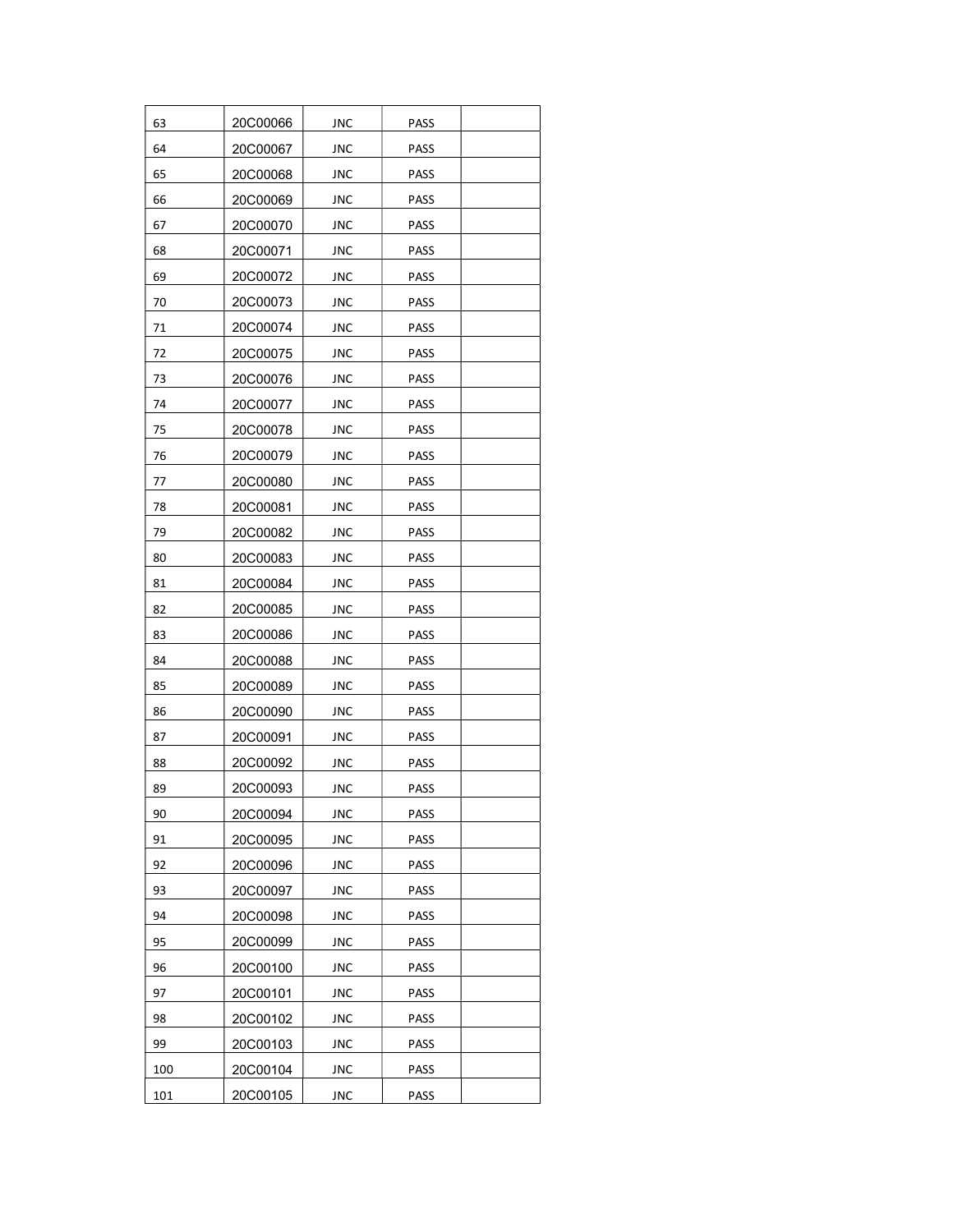| 102 | 20C00106 | JNC         | PASS        |  |
|-----|----------|-------------|-------------|--|
| 103 | 20C00107 | JNC         | PASS        |  |
| 104 | 20C00108 | JNC         | PASS        |  |
| 105 | 20C00109 | JNC         | <b>PASS</b> |  |
| 106 | 20C00110 | JNC         | <b>PASS</b> |  |
| 107 | 20C00111 | JNC         | PASS        |  |
| 108 | 20C00112 | JNC         | <b>PASS</b> |  |
| 109 | 20C00113 | JNC         | <b>PASS</b> |  |
| 110 | 20C00114 | <b>JNC</b>  | PASS        |  |
| 111 | 20C00115 | JNC         | PASS        |  |
| 112 | 20C00116 | <b>JNC</b>  | <b>PASS</b> |  |
| 113 | 20C00117 | JNC         | PASS        |  |
| 114 | 20C00118 | JNC         | <b>PASS</b> |  |
| 115 | 20C00119 | <b>JNC</b>  | PASS        |  |
| 116 | 20C00120 | JNC         | PASS        |  |
| 117 | 20C00121 | JNC         | <b>PASS</b> |  |
| 118 | 20C00122 | JNC         | PASS        |  |
| 119 | 20C00123 | JNC         | PASS        |  |
| 120 | 20C00124 | JNC         | PASS        |  |
| 121 | 17C00096 | JNC         | <b>PASS</b> |  |
| 122 | 17C00107 | JNC         | PASS        |  |
| 123 | 17C00110 | JNC         | PASS        |  |
| 124 | 17C00112 | JNC         | PASS        |  |
| 125 | 17C00115 | <b>JNC</b>  | <b>PASS</b> |  |
| 126 | 17C00119 | JNC         | PASS        |  |
| 127 | 17C00145 | JNC         | <b>PASS</b> |  |
| 128 | 17C00158 | JNC         | PASS        |  |
| 129 | 18C00011 | JNC         | <b>PASS</b> |  |
| 130 | 18C00033 | JNC         | PASS        |  |
| 131 | 18C00050 | JNC         | <b>PASS</b> |  |
| 132 | 18C00054 | JNC         | PWBP        |  |
| 133 | 18C00063 | JNC         | <b>AB</b>   |  |
| 134 | 18C00098 | JNC         | AB          |  |
| 135 | 18C00108 | JNC         | AB          |  |
| 136 | 18C00117 | JNC         | AB          |  |
| 137 | 19C00101 | JNC         | AB          |  |
| 1   | 20C06001 | DNGC        | PASS        |  |
| 2   | 20C06002 | DNGC        | <b>PASS</b> |  |
| 3   | 20C06003 | <b>DNGC</b> | PASS        |  |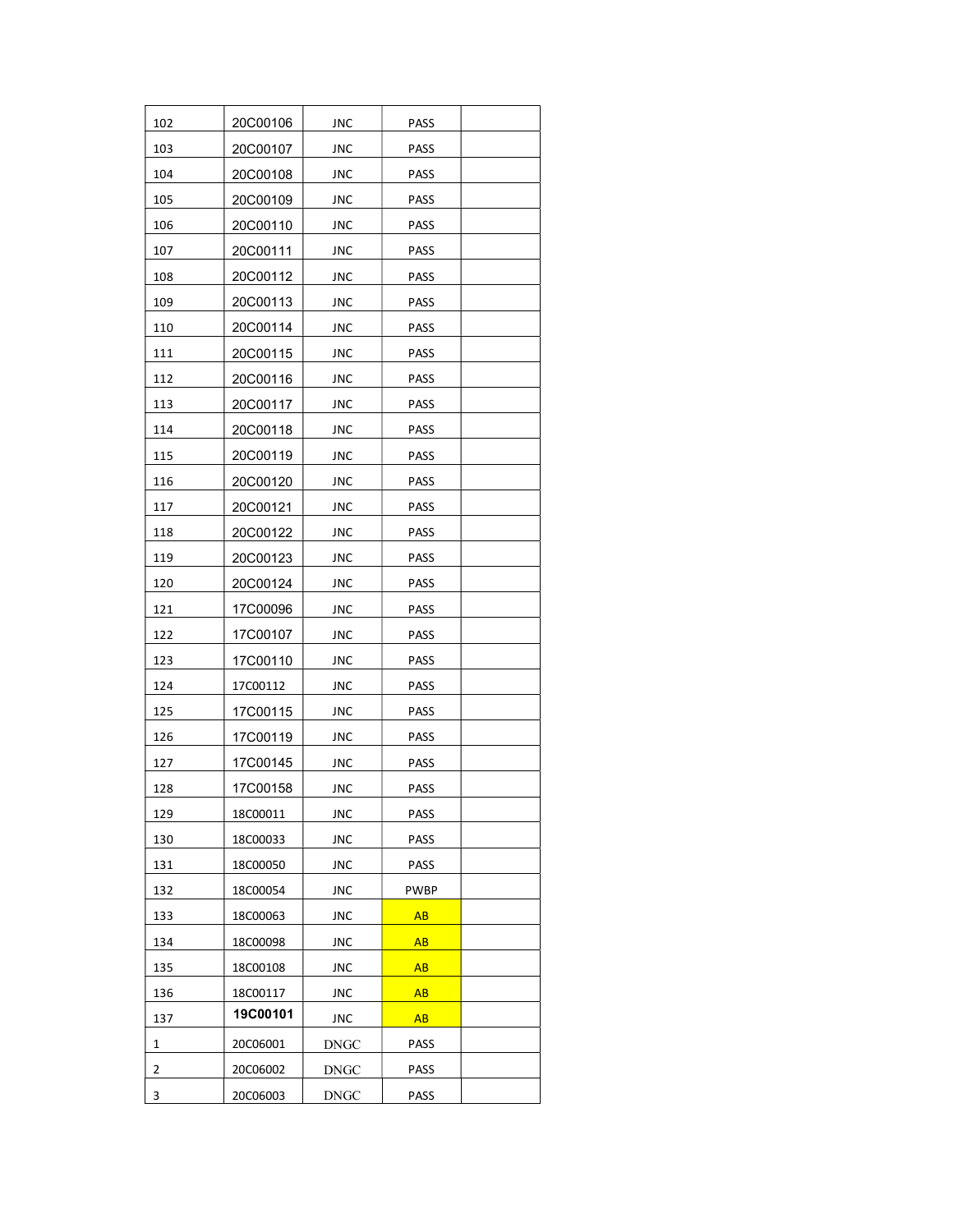| 4  | 20C06004 | DNGC        | <b>PASS</b> |  |
|----|----------|-------------|-------------|--|
| 5  | 20C06006 | <b>DNGC</b> | <b>PASS</b> |  |
| 6  | 20C06007 | DNGC        | <b>PASS</b> |  |
| 7  | 20C06008 | DNGC        | <b>AB</b>   |  |
| 8  | 20C06009 | DNGC        | PASS        |  |
| 9  | 20C06010 | <b>DNGC</b> | <b>PASS</b> |  |
| 10 | 20C06011 | DNGC        | <b>PASS</b> |  |
| 11 | 20C06012 | DNGC        | PASS        |  |
| 12 | 20C06013 | DNGC        | PASS        |  |
| 13 | 20C06014 | <b>DNGC</b> | PASS        |  |
| 14 | 20C06015 | DNGC        | PASS        |  |
| 15 | 20C06016 | DNGC        | <b>PASS</b> |  |
| 16 | 20C06018 | DNGC        | PASS        |  |
| 17 | 20C06019 | <b>DNGC</b> | PASS        |  |
| 18 | 20C06020 | <b>DNGC</b> | PASS        |  |
| 19 | 20C06021 | <b>DNGC</b> | PASS        |  |
| 20 | 20C06022 | <b>DNGC</b> | <b>PASS</b> |  |
| 21 | 20C06023 | DNGC        | PASS        |  |
| 22 | 20C06024 | DNGC        | PASS        |  |
| 23 | 20C06025 | DNGC        | <b>PASS</b> |  |
| 24 | 20C06026 | DNGC        | PASS        |  |
| 25 | 20C06027 | DNGC        | PASS        |  |
| 26 | 20C06028 | DNGC        | PASS        |  |
| 27 | 20C06029 | DNGC        | <b>PASS</b> |  |
| 28 | 20C06030 | DNGC        | PASS        |  |
| 29 | 20C06031 | DNGC        | PASS        |  |
| 30 | 20C06032 | DNGC        | PASS        |  |
| 31 | 20C06033 | <b>DNGC</b> | PASS        |  |
| 32 | 20C06034 | <b>DNGC</b> | PASS        |  |
| 33 | 20C06035 | <b>DNGC</b> | <b>PASS</b> |  |
| 34 | 20C06036 | DNGC        | PASS        |  |
| 35 | 20C06037 | <b>DNGC</b> | PASS        |  |
| 36 | 20C06038 | <b>DNGC</b> | PASS        |  |
| 37 | 20C06039 | DNGC        | PASS        |  |
| 38 | 20C06040 | <b>DNGC</b> | PASS        |  |
| 39 | 20C06041 | DNGC        | PASS        |  |
| 40 | 20C06042 | <b>DNGC</b> | PASS        |  |
| 41 | 20C06043 | <b>DNGC</b> | PASS        |  |
| 42 | 20C06044 | <b>DNGC</b> | PASS        |  |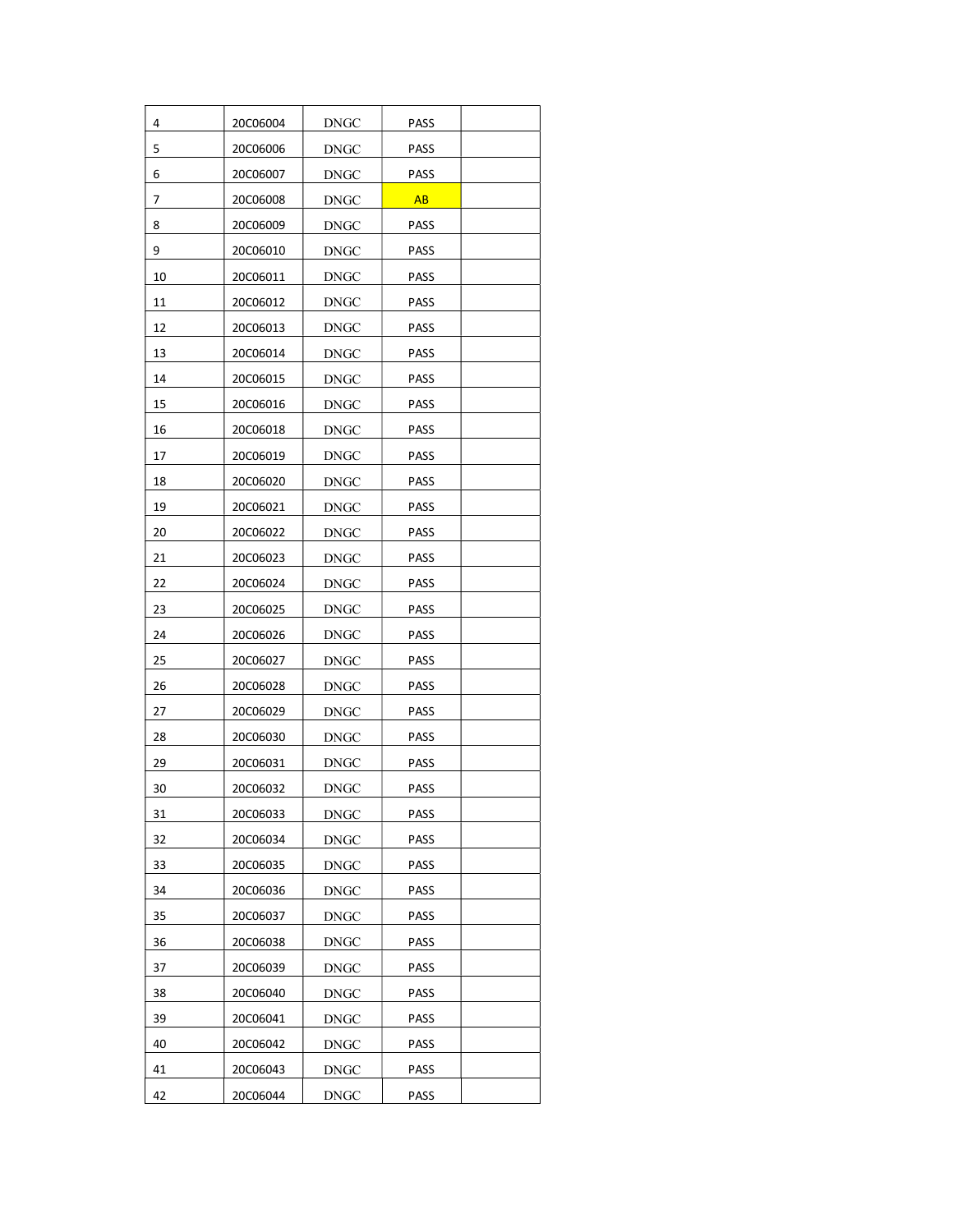| 43 | 20C06045 | $\operatorname{DNGC}$ | <b>AB</b>   |  |
|----|----------|-----------------------|-------------|--|
| 44 | 20C06046 | <b>DNGC</b>           | PASS        |  |
| 45 | 20C06047 | DNGC                  | <b>PASS</b> |  |
| 46 | 20C06048 | DNGC                  | PASS        |  |
| 47 | 20C06049 | DNGC                  | PASS        |  |
| 48 | 20C06050 | <b>DNGC</b>           | <b>PASS</b> |  |
| 49 | 20C06051 | DNGC                  | <b>PASS</b> |  |
| 50 | 20C06052 | DNGC                  | PASS        |  |
| 51 | 20C06054 | DNGC                  | PASS        |  |
| 52 | 20C06057 | <b>DNGC</b>           | PASS        |  |
| 53 | 20C06058 | DNGC                  | PASS        |  |
| 54 | 20C06060 | DNGC                  | PASS        |  |
| 55 | 20C06061 | DNGC                  | PASS        |  |
| 56 | 20C06062 | <b>DNGC</b>           | PASS        |  |
| 57 | 20C06063 | <b>DNGC</b>           | PASS        |  |
| 58 | 20C06064 | <b>DNGC</b>           | <b>PASS</b> |  |
| 59 | 20C06065 | <b>DNGC</b>           | PASS        |  |
| 60 | 20C06067 | DNGC                  | PASS        |  |
| 61 | 20C06069 | DNGC                  | PASS        |  |
| 62 | 20C06070 | DNGC                  | <b>PASS</b> |  |
| 63 | 20C06071 | DNGC                  | PASS        |  |
| 64 | 20C06072 | <b>DNGC</b>           | PASS        |  |
| 65 | 20C06073 | DNGC                  | PASS        |  |
| 66 | 20C06074 | DNGC                  | <b>PASS</b> |  |
| 67 | 20C06075 | DNGC                  | PASS        |  |
| 68 | 20C06076 | DNGC                  | <b>PASS</b> |  |
| 69 | 20C06078 | DNGC                  | PASS        |  |
| 70 | 20C06079 | <b>DNGC</b>           | PASS        |  |
| 71 | 20C06080 | DNGC                  | PASS        |  |
| 72 | 20C06081 | DNGC                  | PASS        |  |
| 73 | 20C06082 | DNGC                  | PASS        |  |
| 74 | 20C06084 | DNGC                  | <b>PASS</b> |  |
| 75 | 20C06085 | <b>DNGC</b>           | PASS        |  |
| 76 | 20C06086 | <b>DNGC</b>           | <b>PASS</b> |  |
| 77 | 20C06087 | DNGC                  | <b>PASS</b> |  |
| 78 | 20C06088 | DNGC                  | PASS        |  |
| 79 | 20C06089 | <b>DNGC</b>           | PASS        |  |
| 80 | 20C06090 | <b>DNGC</b>           | <b>PASS</b> |  |
| 81 | 20C06091 | <b>DNGC</b>           | PASS        |  |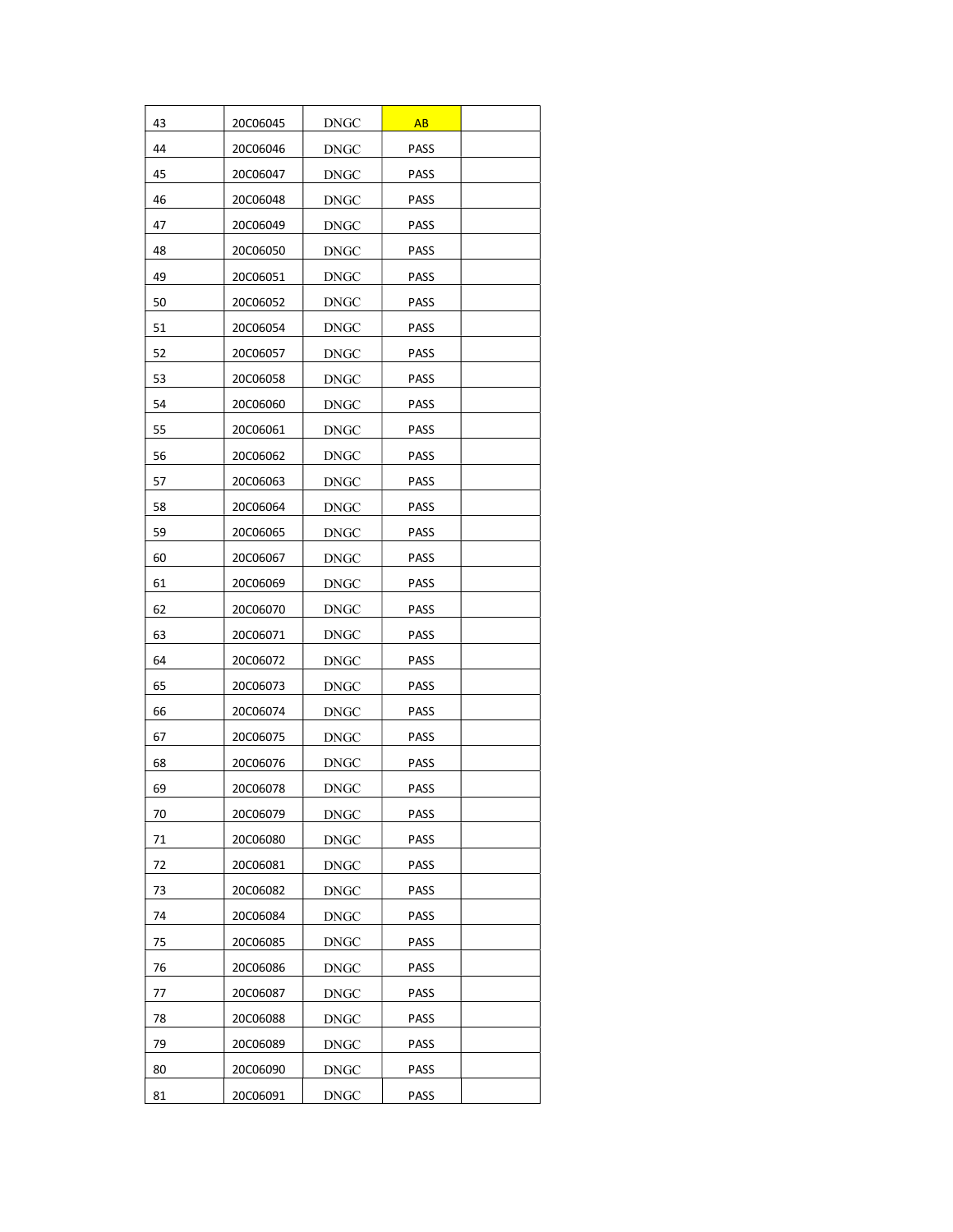| 82  | 20C06093 | DNGC        | PASS        |  |
|-----|----------|-------------|-------------|--|
| 83  | 20C06095 | <b>DNGC</b> | PASS        |  |
| 84  | 20C06096 | <b>DNGC</b> | PASS        |  |
| 85  | 20C06097 | <b>DNGC</b> | PASS        |  |
| 86  | 20C06098 | DNGC        | PASS        |  |
| 87  | 20C06099 | <b>DNGC</b> | PASS        |  |
| 88  | 20C06100 | <b>DNGC</b> | PASS        |  |
| 89  | 20C06101 | <b>DNGC</b> | PASS        |  |
| 90  | 20C06102 | <b>DNGC</b> | PASS        |  |
| 91  | 20C06103 | <b>DNGC</b> | PASS        |  |
| 92  | 20C06104 | <b>DNGC</b> | PASS        |  |
| 93  | 20C06105 | DNGC        | PASS        |  |
| 94  | 20C06106 | DNGC        | PASS        |  |
| 95  | 20C06107 | <b>DNGC</b> | PASS        |  |
| 96  | 20C06108 | DNGC        | PASS        |  |
| 97  | 20C06109 | DNGC        | <b>PASS</b> |  |
| 98  | 20C06110 | DNGC        | PASS        |  |
| 99  | 20C06111 | <b>DNGC</b> | PASS        |  |
| 100 | 20C06112 | <b>DNGC</b> | PASS        |  |
| 101 | 20C06113 | DNGC        | PASS        |  |
| 102 | 20C06114 | DNGC        | PASS        |  |
| 103 | 20C06115 | DNGC        | PASS        |  |
| 104 | 20C06116 | DNGC        | <b>PASS</b> |  |
| 105 | 20C06117 | DNGC        | <b>PASS</b> |  |
| 106 | 20C06118 | <b>DNGC</b> | PASS        |  |
| 107 | 20C06119 | DNGC        | <b>PASS</b> |  |
| 108 | 20C06120 | DNGC        | <b>PASS</b> |  |
| 109 | 20C06121 | <b>DNGC</b> | PASS        |  |
| 110 | 20C06122 | <b>DNGC</b> | PASS        |  |
| 111 | 20C06123 | <b>DNGC</b> | <b>PASS</b> |  |
| 112 | 20C06125 | DNGC        | PASS        |  |
| 113 | 20C06126 | DNGC        | PASS        |  |
| 114 | 20C06128 | <b>DNGC</b> | <b>PASS</b> |  |
| 115 | 20C06129 | <b>DNGC</b> | PASS        |  |
| 116 | 20C06130 | <b>DNGC</b> | PASS        |  |
| 117 | 20C06131 | <b>DNGC</b> | PASS        |  |
| 118 | 20C06132 | <b>DNGC</b> | PASS        |  |
| 119 | 20C06133 | <b>DNGC</b> | PASS        |  |
| 120 | 20C06134 | <b>DNGC</b> | PASS        |  |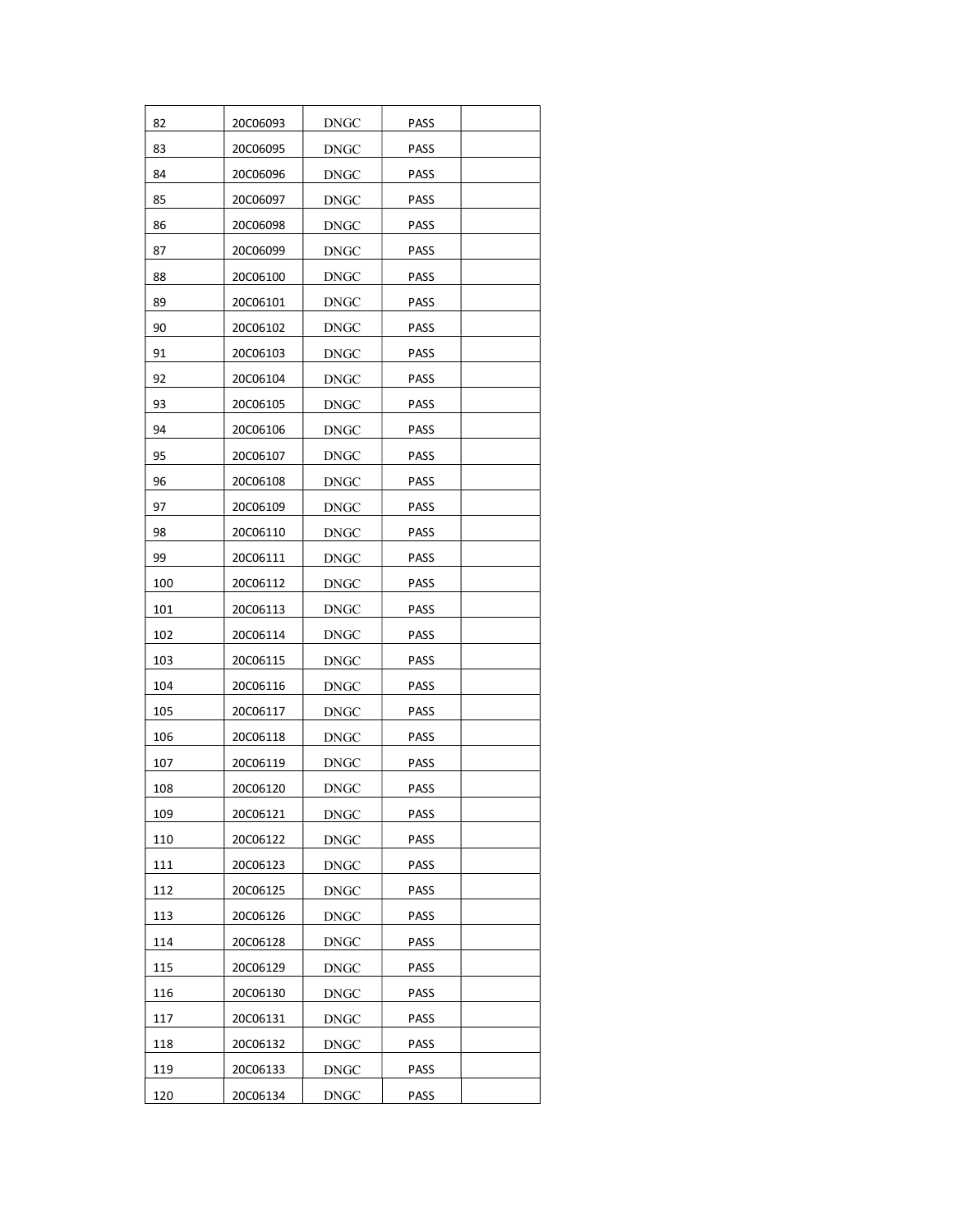| 121 | 20C06135        | DNGC        | PASS        |                 |
|-----|-----------------|-------------|-------------|-----------------|
| 122 | 20C06136        | DNGC        | PASS        |                 |
| 123 | 20C06137        | DNGC        | <b>PASS</b> |                 |
| 124 | 20C06138        | DNGC        | <b>PASS</b> |                 |
| 125 | 20C06139        | DNGC        | PASS        |                 |
| 126 | 20C06140        | DNGC        | PASS        |                 |
| 127 | 20C06141        | <b>DNGC</b> | <b>PASS</b> |                 |
| 128 | 20C06142        | DNGC        | PASS        |                 |
| 129 | 20C06143        | DNGC        | PASS        |                 |
| 130 | 20C06144        | <b>DNGC</b> | PASS        |                 |
| 131 | 20C06145        | DNGC        | <b>PASS</b> |                 |
| 132 | 20C06146        | DNGC        | PASS        |                 |
| 133 | 20C06147        | DNGC        | PASS        |                 |
| 134 | 20C06148        | DNGC        | PASS        |                 |
| 135 | 20C06149        | <b>DNGC</b> | PASS        |                 |
| 136 | 20C06150        | <b>DNGC</b> | <b>PASS</b> |                 |
| 137 | 20C06151        | <b>DNGC</b> | PASS        |                 |
| 138 | 20C06152        | DNGC        | PASS        |                 |
| 139 | 20C06153        | DNGC        | PASS        |                 |
| 140 | 20C06155        | <b>DNGC</b> | <b>PASS</b> |                 |
| 141 | 19C06009        | <b>DNGC</b> | PASS        |                 |
| 142 | 18C06005        | DNGC        | PASS        |                 |
| 143 | 18C06023        | <b>DNGC</b> | PASS        |                 |
| 144 | 18C06033        | DNGC        | PASS        |                 |
| 145 | 18C06049        | DNGC        | <b>AB</b>   |                 |
| 146 | <b>18C06055</b> | <b>DNGC</b> | <b>PASS</b> |                 |
| 147 | 18C06131        | DNGC        | PWBP        |                 |
| 148 | 18C06147        | <b>DNGC</b> | <b>PASS</b> |                 |
| 149 | 18C06160        | <b>DNGC</b> | AB          |                 |
| 150 | 18C06161        | <b>DNGC</b> | PASS        |                 |
| 151 | 17C06060        | DNGC        | <b>AB</b>   |                 |
| 152 | 16C06104        | <b>DNGC</b> | AB          |                 |
| 153 | 17C06047        | DNGC        | <b>AB</b>   |                 |
| 154 | 17C06059        | DNGC        | PASS        | Improveme<br>nt |
| 1   | 20C10001        | DBC         | PASS        |                 |
| 2   | 20C10002        | DBC         | PASS        |                 |
| 3   | 20C10003        | DBC         | PASS        |                 |
| 4   | 20C10004        | DBC         | PASS        |                 |
| 5   | 20C10005        | DBC         | PASS        |                 |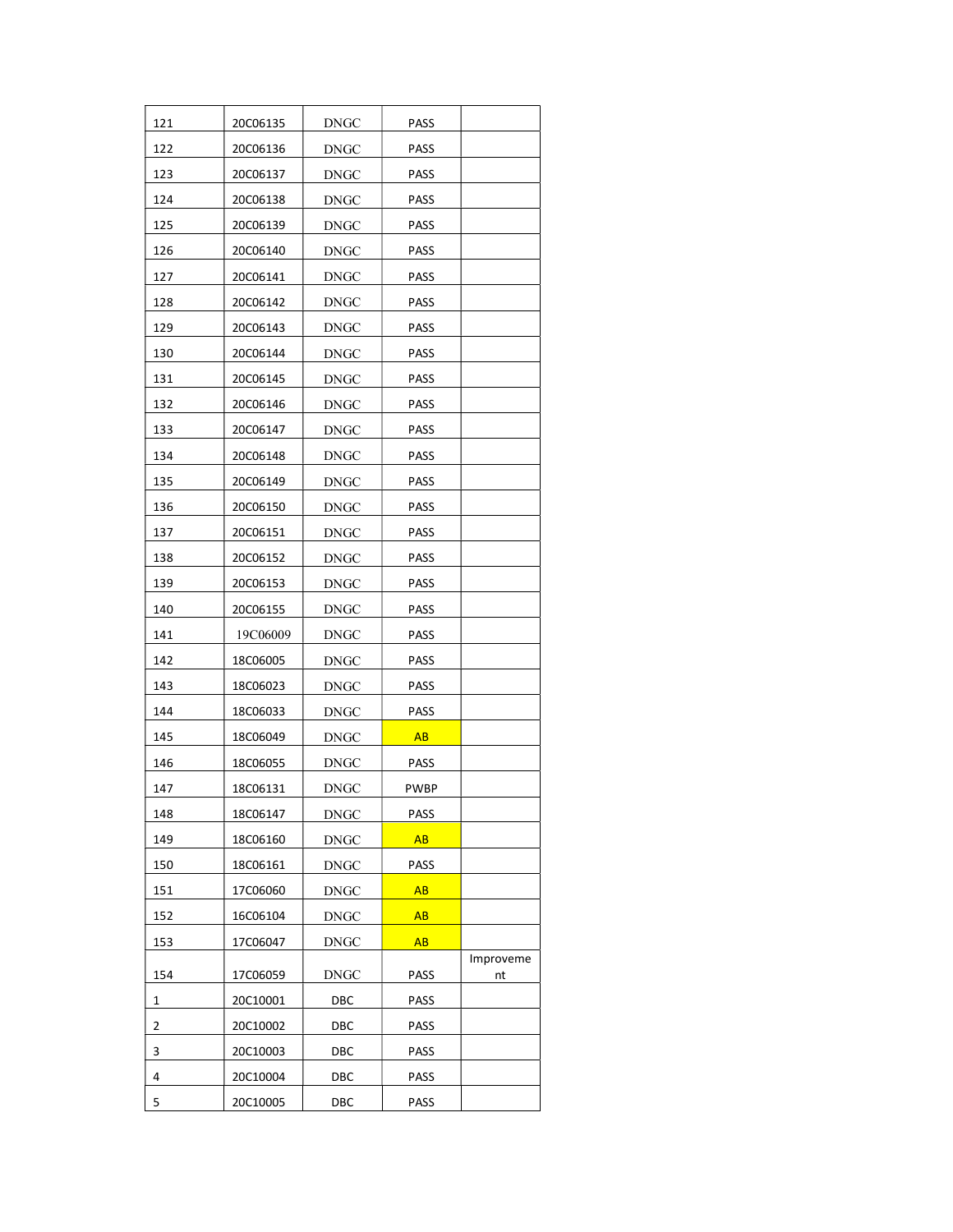| 6  | 20C10006 | DBC | PASS        |  |
|----|----------|-----|-------------|--|
| 7  | 20C10007 | DBC | PASS        |  |
| 8  | 20C10008 | DBC | PASS        |  |
| 9  | 20C10009 | DBC | <b>PASS</b> |  |
| 10 | 20C10010 | DBC | PASS        |  |
| 11 | 20C10011 | DBC | PASS        |  |
| 12 | 20C10012 | DBC | <b>PASS</b> |  |
| 13 | 20C10013 | DBC | PASS        |  |
| 14 | 20C10014 | DBC | PASS        |  |
| 15 | 20C10015 | DBC | PASS        |  |
| 16 | 20C10016 | DBC | PASS        |  |
| 17 | 20C10017 | DBC | PASS        |  |
| 18 | 20C10018 | DBC | <b>PASS</b> |  |
| 19 | 20C10019 | DBC | <b>PASS</b> |  |
| 20 | 20C10020 | DBC | PASS        |  |
| 21 | 20C10021 | DBC | PASS        |  |
| 22 | 20C10022 | DBC | <b>PASS</b> |  |
| 23 | 20C10023 | DBC | PASS        |  |
| 24 | 20C10024 | DBC | PASS        |  |
| 25 | 20C10025 | DBC | <b>PASS</b> |  |
| 26 | 20C10026 | DBC | PASS        |  |
| 27 | 20C10027 | DBC | PASS        |  |
| 28 | 20C10028 | DBC | PASS        |  |
| 29 | 20C10029 | DBC | PASS        |  |
| 30 | 20C10030 | DBC | PASS        |  |
| 31 | 20C10031 | DBC | PASS        |  |
| 32 | 20C10032 | DBC | PASS        |  |
| 33 | 20C10033 | DBC | <b>PASS</b> |  |
| 34 | 20C10034 | DBC | PASS        |  |
| 35 | 20C10035 | DBC | PASS        |  |
| 36 | 20C10037 | DBC | PASS        |  |
| 37 | 20C10038 | DBC | PASS        |  |
| 38 | 20C10039 | DBC | PASS        |  |
| 39 | 20C10040 | DBC | PASS        |  |
| 40 | 20C10041 | DBC | PASS        |  |
| 41 | 20C10042 | DBC | PASS        |  |
| 42 | 20C10043 | DBC | PASS        |  |
| 43 | 20C10044 | DBC | <b>PASS</b> |  |
| 44 | 20C10045 | DBC | PASS        |  |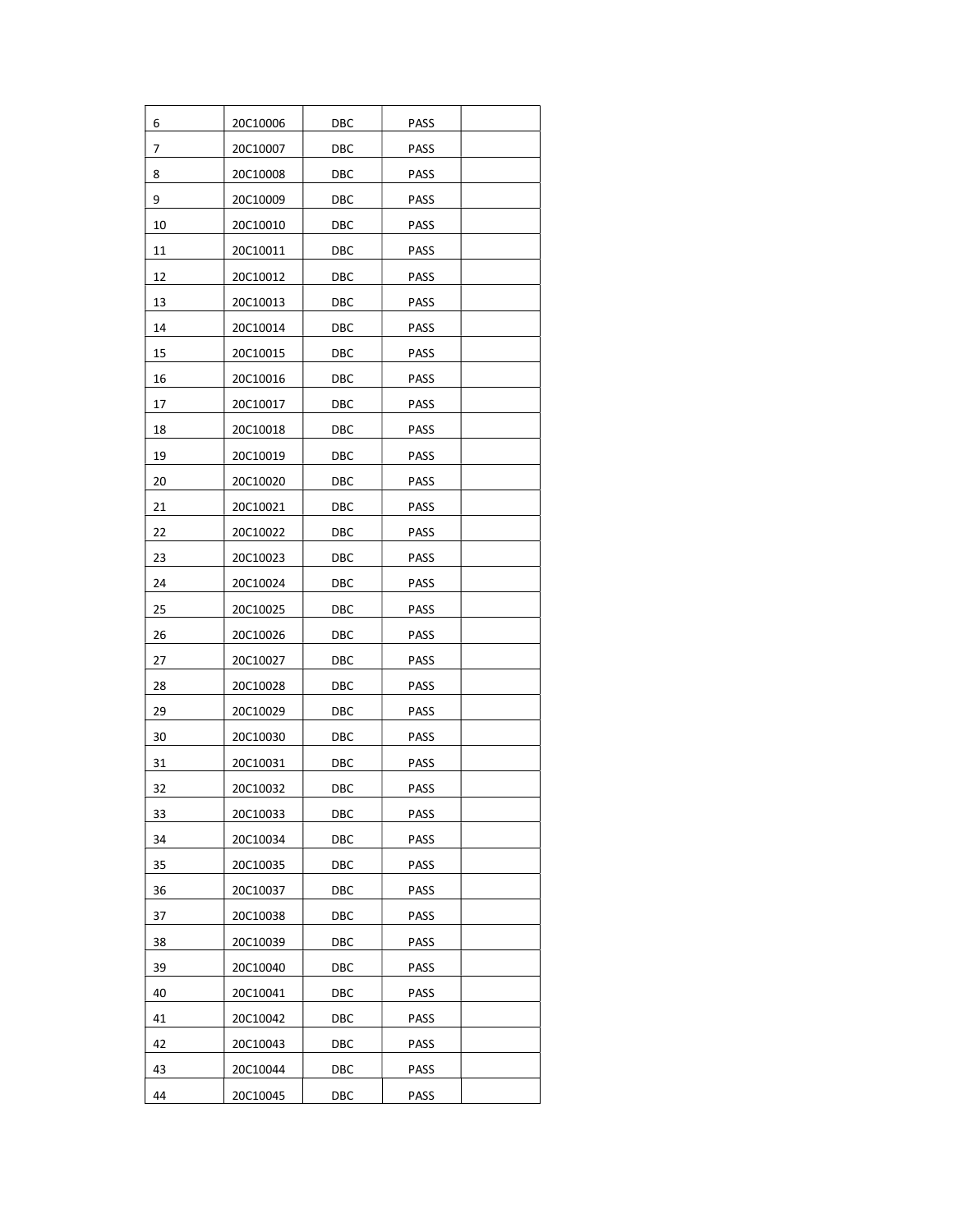| 45 | 20C10046 | DBC        | PASS        |  |
|----|----------|------------|-------------|--|
| 46 | 20C10047 | DBC        | PASS        |  |
| 47 | 20C10048 | DBC        | PASS        |  |
| 48 | 20C10049 | DBC        | <b>PASS</b> |  |
| 49 | 20C10050 | DBC        | <b>PASS</b> |  |
| 50 | 20C10051 | DBC        | PASS        |  |
| 51 | 20C10052 | DBC        | <b>PASS</b> |  |
| 52 | 20C10053 | DBC        | PASS        |  |
| 53 | 20C10054 | DBC        | PASS        |  |
| 54 | 20C10055 | DBC        | PASS        |  |
| 55 | 20C10056 | DBC        | <b>PASS</b> |  |
| 56 | 20C10057 | DBC        | PASS        |  |
| 57 | 20C10058 | DBC        | PASS        |  |
| 58 | 19C10008 | DBC        | AB          |  |
| 59 | 18C10027 | DBC        | AB          |  |
| 60 | 18C10038 | DBC        | PASS        |  |
| 61 | 17C12017 | DBC        | AB          |  |
| 62 | 18C10029 | DBC        | AB          |  |
| 63 | 18C10040 | DBC        | <b>AB</b>   |  |
| 64 | 18C10052 | DBC        | <b>AB</b>   |  |
| 1  | 20C18002 | MLBC       | <b>PASS</b> |  |
| 2  | 18C18004 | MLBC       | AB          |  |
| 1  | 20C23001 | SCC        | <b>PASS</b> |  |
| 2  | 20C23002 | SCC        | <b>PASS</b> |  |
| 3  | 20C23003 | SCC        | <b>PASS</b> |  |
| 4  | 20C23004 | SCC        | PWBP        |  |
| 5  | 20C23005 | SCC        | <b>PASS</b> |  |
| 6  | 20C23006 | SCC        | PASS        |  |
| 7  | 20C23007 | SCC        | <b>PASS</b> |  |
| 8  | 20C23008 | SCC        | <b>PASS</b> |  |
| 9  | 20C23009 | SCC        | <b>PASS</b> |  |
| 10 | 20C23010 | SCC        | <b>PASS</b> |  |
| 11 | 20C23011 | SCC        | <b>PASS</b> |  |
| 12 | 20C23012 | SCC        | <b>PASS</b> |  |
| 13 | 20C23013 | SCC        | <b>PASS</b> |  |
| 14 | 20C23014 | SCC        | <b>PASS</b> |  |
| 15 | 20C23015 | SCC        | <b>PASS</b> |  |
| 16 | 20C23016 | <b>SCC</b> | <b>PASS</b> |  |
|    | 20C23017 | SCC        | <b>PASS</b> |  |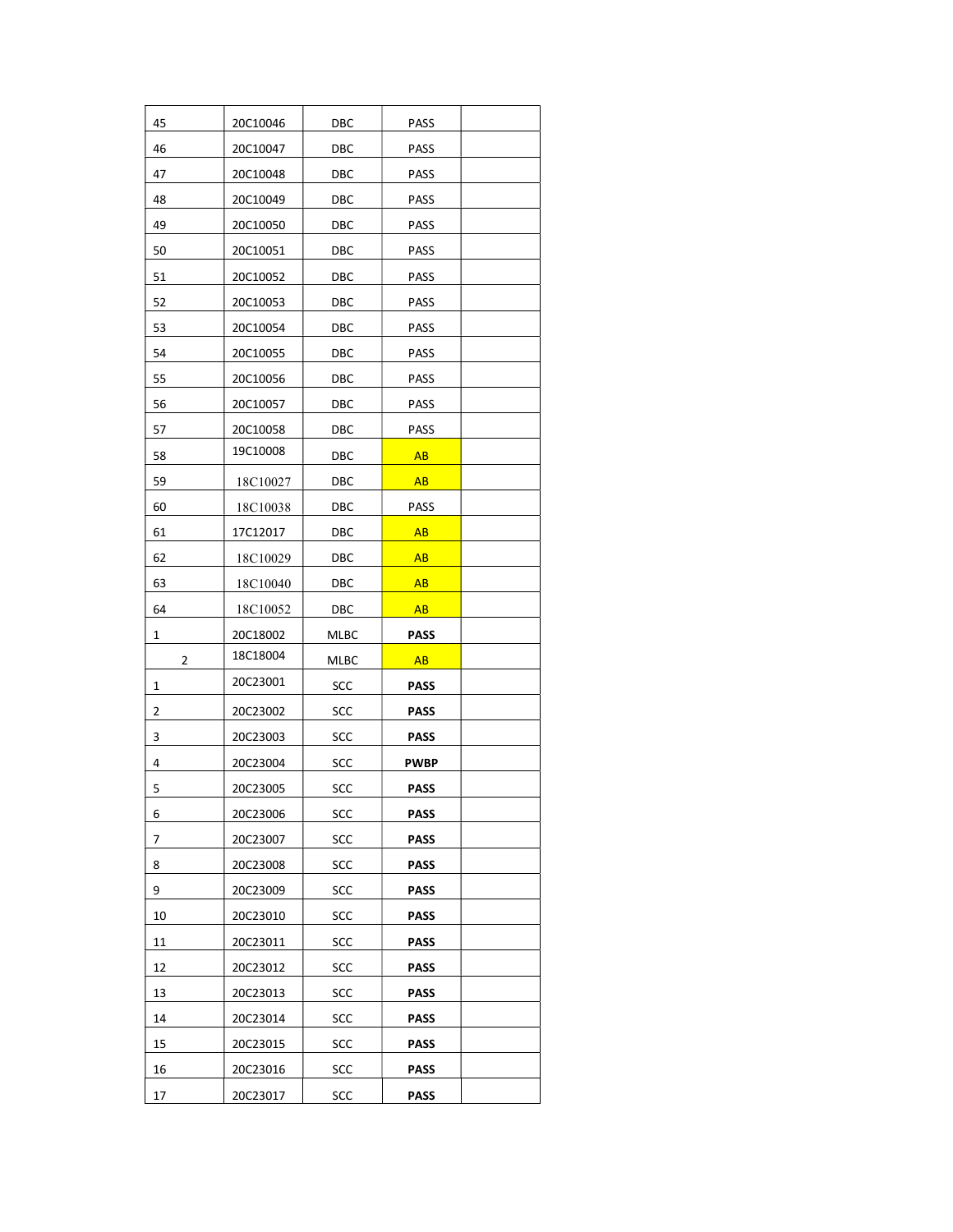| 18 | 20C23018 | SCC         | <b>PASS</b> |  |
|----|----------|-------------|-------------|--|
| 19 | 20C23019 | SCC         | <b>PASS</b> |  |
| 20 | 20C23020 | SCC         | <b>PASS</b> |  |
| 21 | 18C23005 | SCC         | <b>PASS</b> |  |
| 22 | 18C23006 | SCC         | AB          |  |
| 23 | 19C23008 | SCC         | <b>AB</b>   |  |
| 1  | 20C16001 | <b>DPGC</b> | <b>PASS</b> |  |
| 2  | 20C16002 | DPGC        | <b>AB</b>   |  |
| 3  | 20C16003 | DPGC        | <b>PASS</b> |  |
| 4  | 20C16004 | <b>DPGC</b> | <b>PASS</b> |  |
| 5  | 20C16005 | <b>DPGC</b> | <b>PASS</b> |  |
| 6  | 20C16006 | <b>DPGC</b> | AB          |  |
| 7  | 20C16007 | DPGC        | PASS        |  |
| 8  | 20C16008 | <b>DPGC</b> | <b>PASS</b> |  |
| 9  | 20C16009 | <b>DPGC</b> | <b>PASS</b> |  |
| 10 | 20C16010 | <b>DPGC</b> | <b>PASS</b> |  |
| 11 | 20C16011 | <b>DPGC</b> | PASS        |  |
| 12 | 20C16012 | <b>DPGC</b> | PASS        |  |
| 13 | 20C16013 | DPGC        | <b>PASS</b> |  |
| 1  | 20C14101 | IGGC        | PASS        |  |
| 2  | 20C14102 | IGGC        | PASS        |  |
| 3  | 20C14103 | <b>IGGC</b> | PASS        |  |
| 4  | 20C14104 | IGGC        | PASS        |  |
| 5  | 20C14105 | IGGC        | PASS        |  |
| 6  | 20C14106 | IGGC        | <b>PASS</b> |  |
| 7  | 20C14107 | IGGC        | PASS        |  |
| 8  | 20C14108 | IGGC        | <b>PASS</b> |  |
| 9  | 20C14109 | <b>IGGC</b> | <b>AB</b>   |  |
| 10 | 20C14110 | <b>IGGC</b> | <b>PASS</b> |  |
| 11 | 20C14111 | <b>IGGC</b> |             |  |
|    | 20C14112 |             | <b>PASS</b> |  |
| 12 |          | <b>IGGC</b> | <b>PASS</b> |  |
| 13 | 20C14113 | <b>IGGC</b> | <b>PASS</b> |  |
| 14 | 20C14114 | <b>IGGC</b> | <b>PASS</b> |  |
| 15 | 20C14115 | <b>IGGC</b> | <b>PASS</b> |  |
| 16 | 20C14116 | <b>IGGC</b> | <b>PASS</b> |  |
| 17 | 20C14117 | <b>IGGC</b> | <b>PASS</b> |  |
| 18 | 20C14118 | <b>IGGC</b> | <b>PASS</b> |  |
| 19 | 20C14119 | <b>IGGC</b> | <b>PASS</b> |  |
| 20 | 20C14120 | <b>IGGC</b> | <b>PASS</b> |  |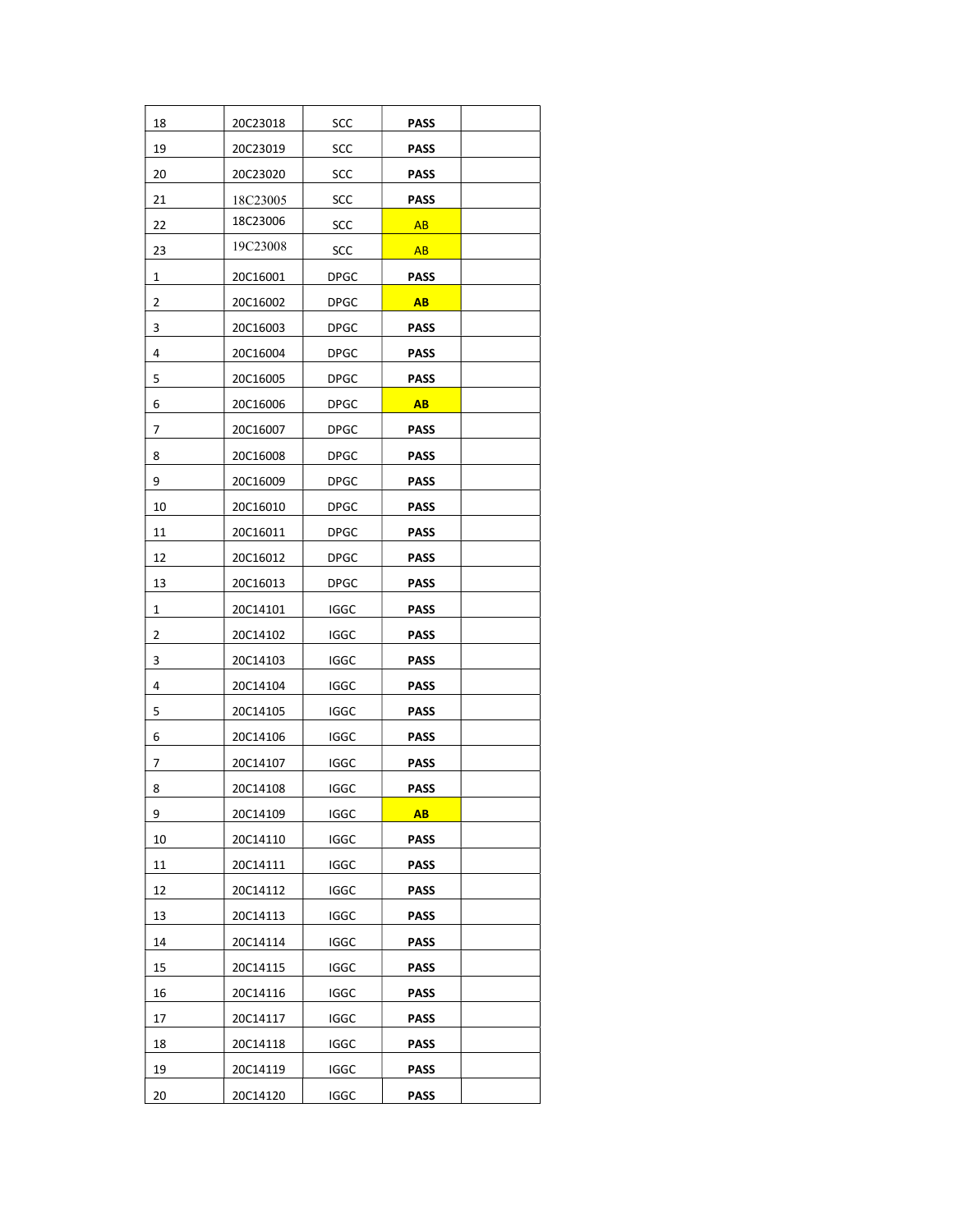| 21 | 20C14121 | IGGC        | PASS        |  |
|----|----------|-------------|-------------|--|
| 22 | 20C14122 | IGGC        | <b>PASS</b> |  |
| 23 | 20C14123 | IGGC        | <b>PASS</b> |  |
| 24 | 20C14124 | <b>IGGC</b> | <b>PASS</b> |  |
| 25 | 20C14125 | IGGC        | <b>PASS</b> |  |
| 26 | 20C14126 | IGGC        | <b>PASS</b> |  |
| 27 | 20C14127 | <b>IGGC</b> | <b>PASS</b> |  |
| 28 | 20C14128 | IGGC        | <b>PASS</b> |  |
| 29 | 20C14129 | IGGC        | <b>PASS</b> |  |
| 30 | 20C14130 | IGGC        | PASS        |  |
| 31 | 20C14131 | <b>IGGC</b> | <b>PASS</b> |  |
| 32 | 20C14132 | IGGC        | PASS        |  |
| 33 | 20C14133 | IGGC        | PASS        |  |
| 34 | 20C14134 | <b>IGGC</b> | <b>PASS</b> |  |
| 35 | 20C14135 | <b>IGGC</b> | <b>PASS</b> |  |
| 36 | 20C14136 | <b>IGGC</b> | PASS        |  |
| 37 | 20C14137 | IGGC        | <b>AB</b>   |  |
| 38 | 20C14138 | IGGC        | PASS        |  |
| 39 | 20C14139 | IGGC        | PASS        |  |
| 40 | 20C14140 | IGGC        | PASS        |  |
| 41 | 20C14141 | IGGC        | PASS        |  |
| 42 | 20C14142 | IGGC        | PASS        |  |
| 43 | 20C14143 | IGGC        | PASS        |  |
| 44 | 20C14144 | IGGC        | PASS        |  |
| 45 | 20C14145 | IGGC        | PASS        |  |
| 46 | 20C14146 | <b>IGGC</b> | PASS        |  |
| 47 | 20C14147 | <b>IGGC</b> | PASS        |  |
| 48 | 20C14148 | <b>IGGC</b> | <b>PASS</b> |  |
| 49 | 20C14149 | <b>IGGC</b> | <b>PASS</b> |  |
| 50 | 20C14150 | <b>IGGC</b> | <b>PASS</b> |  |
| 51 | 20C14151 | <b>IGGC</b> | <b>PASS</b> |  |
| 52 | 20C14152 | <b>IGGC</b> | <b>PASS</b> |  |
| 53 | 20C14153 | <b>IGGC</b> | <b>PASS</b> |  |
| 54 | 20C14154 | IGGC        | <b>PASS</b> |  |
| 55 | 18C14179 | IGGC        | <b>PASS</b> |  |
| 56 | 18C14180 | <b>IGGC</b> | <b>PASS</b> |  |
| 57 | 18C14103 | <b>IGGC</b> | <b>AB</b>   |  |
| 58 | 18C14104 | IGGC        | AB          |  |
| 59 | 18C14121 | <b>IGGC</b> | AB          |  |
|    |          |             |             |  |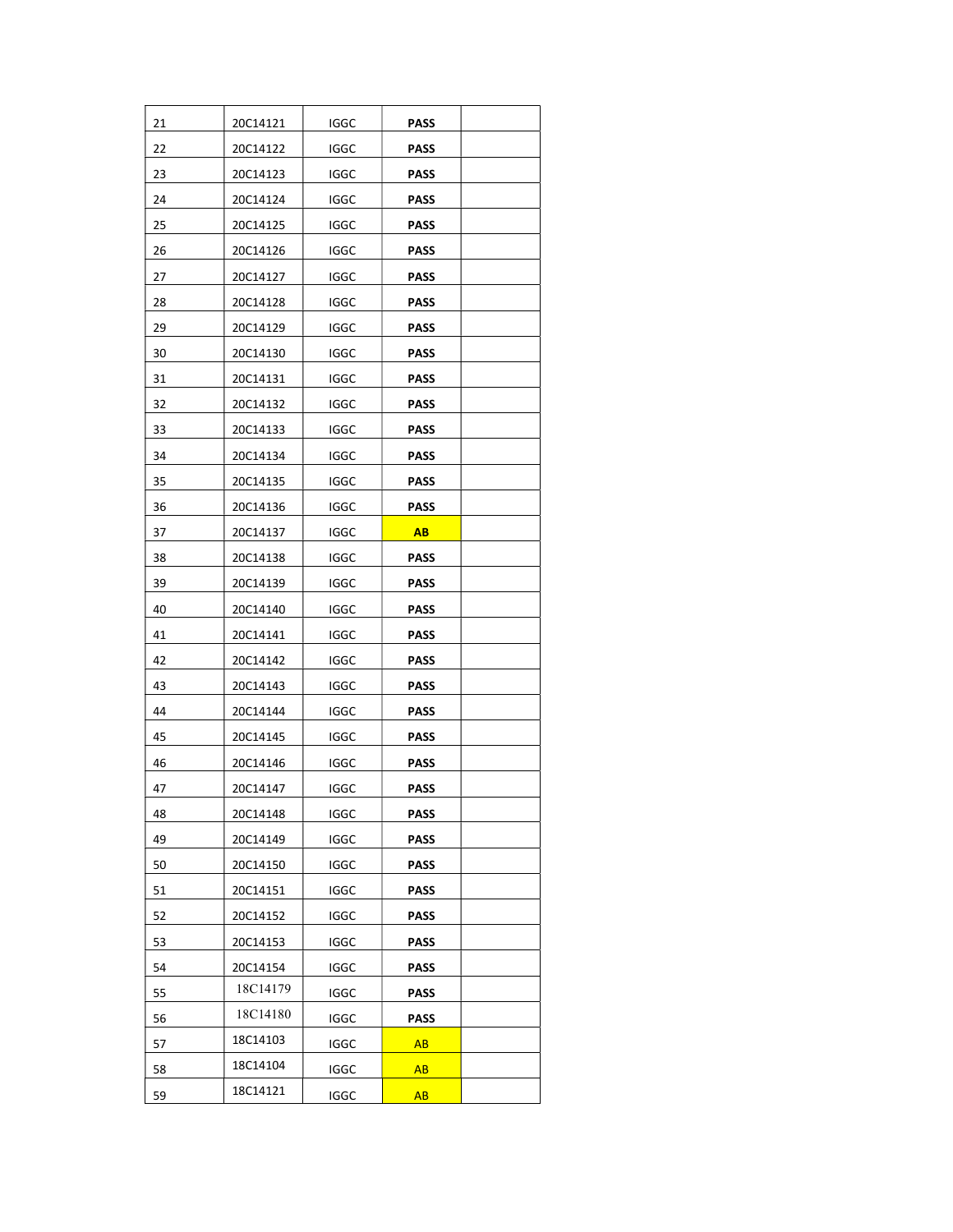| 60 | 18C14132 | <b>IGGC</b> | AB          |  |
|----|----------|-------------|-------------|--|
| 61 | 18C14149 | <b>IGGC</b> | AB          |  |
| 62 | 18C14158 | <b>IGGC</b> | AB          |  |
| 63 | 18C14177 | IGGC        | AB          |  |
| 64 | 18C14179 | IGGC        | AB          |  |
| 65 | 18C14180 | IGGC        | AB          |  |
| 1  | 20C21001 | <b>VUBC</b> | <b>PASS</b> |  |
| 2  | 20C21002 | VUBC        | <b>PASS</b> |  |
| 3  | 20C21003 | <b>VUBC</b> | <b>PASS</b> |  |
| 4  | 20C21004 | VUBC        | <b>PASS</b> |  |
| 5  | 20C21005 | VUBC        | AB          |  |
| 6  | 20C21006 | VUBC        | <b>PASS</b> |  |
| 7  | 20C21007 | <b>VUBC</b> | <b>PASS</b> |  |
| 8  | 20C21008 | VUBC        | <b>PASS</b> |  |
| 9  | 20C21009 | <b>VUBC</b> | <b>PASS</b> |  |
| 10 | 18C21001 | <b>VUBC</b> | AB          |  |
| 11 | 18C21012 | VUBC        | AB          |  |
| 1  | 20C19001 | <b>GCB</b>  | <b>PASS</b> |  |
| 2  | 20C19002 | GCB         | <b>PASS</b> |  |
| 3  | 20C19003 | GCB         | <b>PASS</b> |  |
| 4  | 20C19004 | GCB         | <b>PASS</b> |  |
| 5  | 20C19005 | GCB         | <b>AB</b>   |  |
| 6  | 20C19006 | GCB         | PASS        |  |
| 7  | 20C19007 | GCB         | PASS        |  |
| 8  | 20C19008 | GCB         | <b>PASS</b> |  |
| 9  | 20C19009 | GCB         | PASS        |  |
| 10 | 20C19010 | GCB         | <b>PASS</b> |  |
| 11 | 20C19011 | <b>GCB</b>  | <b>PASS</b> |  |
| 12 | 20C19012 | GCB         | PASS        |  |
| 13 | 20C19013 | GCB         | PASS        |  |
| 1  | 20C26001 | WRGC        | <b>PASS</b> |  |
| 2  | 20C26002 | WRGC        | <b>PASS</b> |  |
| 3  | 20C26003 | WRGC        | PASS        |  |
| 4  | 20C26004 | WRGC        | PASS        |  |
| 5  | 20C26005 | WRGC        | <b>PASS</b> |  |
| 6  | 20C26006 | WRGC        | <b>PASS</b> |  |
| 7  | 20C26007 | WRGC        | <b>PASS</b> |  |
| 8  | 20C26008 | WRGC        | <b>PASS</b> |  |
| 9  | 20C26009 | WRGC        | <b>PASS</b> |  |